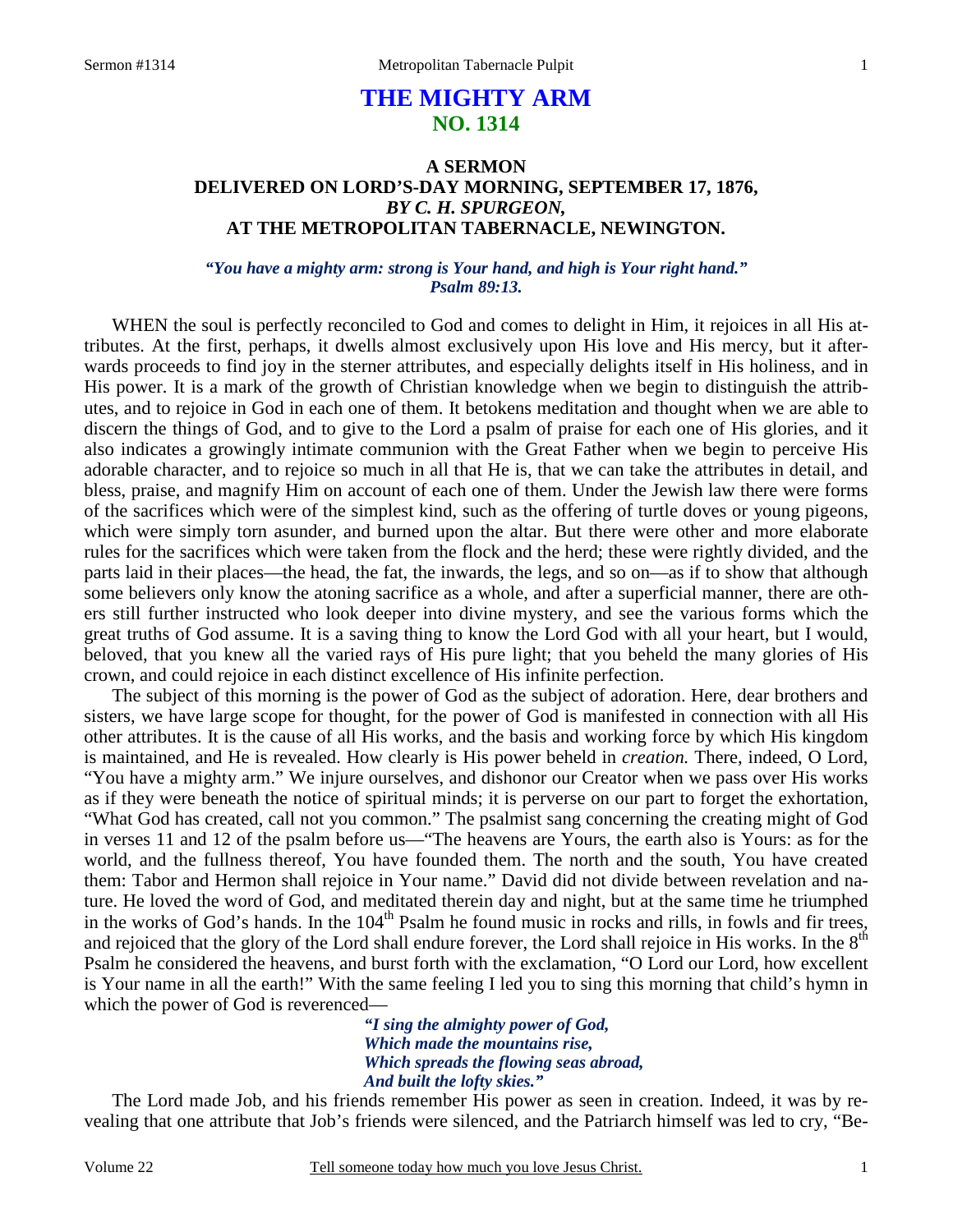hold, I am vile; what shall I answer You?" We ought not to overlook that which had so salutary an influence upon others; it is a pity when people become so spiritual that they have no eyes whatever for the Lord's power in rivers and mountains, in seas and storms—for God has made them all, and as in a glass He is darkly to be seen in them. "The works of the Lord are great, sought out of all them that have pleasure therein." I can understand the feeling of some who say, "I prefer spiritual preaching, and I delight most to read the spiritual parts of the word of God rather than the historical records, and to think of His grace rather than of His wisdom in nature." But there is a fault about such a preference, excellent as it is in one way; it is as though you had a friend who was a great artist, and a master in statuary, able to make the marble almost live, and speak with his magic chisel! You are accustomed to call upon this eminent sculptor, and it gives you great pleasure to talk with him, and to associate with his children, but you have never gone into his studio, for his masterpieces do not interest you. Now, this is poor fellowship; if ever you get to be in perfect sympathy with your friend, you will be interested in that which interests him, and charmed with the various proofs of your friend's powers in design and execution; you will study his works for his sake, and love him all the more because of those wonders of beauty and joy which his hands produce! If the Lord thinks fit to display the hand of His power in the visible universe, it would ill become any of His children to close his eyes to it! "The earth is the Lord's, and the fullness thereof." "All the works praise You, O God; but Your saints shall bless You."

 So, too, the power of God is to be seen in *providence—*in the overruling hand which controls common events. Our sweet singer writes in verse 9, "You rule the raging of the sea: when the waves thereof arise You still them." God's power is seen in the great phenomena of nature. And even in the lesser matters of everyday life; His hand guides the fall of every withered leaf, and adorns each blade of grass with its own drop of dew! But chiefly His way is in the whirlwind, and the clouds are the dust of His feet. The mighty hand of the Lord is to be seen in the events of human history. His power is manifest in courts and armies, in the rise and fall of empires, in the growth of nations, or in their overthrow. Behold how He broke Egypt in pieces as one that was slain, and scattered His enemies with His strong arm. His people did not refuse to sing of His great power when He smote great kings, and slew famous kings because His mercy to His people endures forever! It ought to be a subject of great joy to all righteous souls that the world is not left to itself, or to tyrants. The might is with the right, after all, for power belongs to God; there is a Governor and Ruler who is Lord of all, and all power is in His hands. Have you not often wished more power to the arm of the man who attacks insolence and cruelty? Be glad, then, that all power is in the hand of the Judge of all the earth, who must and will do right. He will not leave bloodshed unavenged, nor suffer wanton cruelty and horrible brutality to go unpunished. And if the great ones of the earth pass by with indifference, or wink their eye at wicked policy, there is an eye that sees, and a hand that will mete out stern and sure vengeance! In patience possess your souls, O you people of God, for, "God reigns over the heathen, He sits upon the throne of His holiness." The needy shall not always be forgotten, nor the oppressed forever trodden down, for verily the Lord reigns, and His power shall defend the cause of right.

 It is another subject for which we have reason to adore God, that His power is seen in *the ultimate judgement of the wicked—*a terrible subject upon which I will not enlarge—but one which should prostrate us in the dust before His awful majesty. There are two flaming jewels of Jehovah's Crown which will be terribly seen in hell—His wrath and His power. "What if God, willing to show His wrath, and to make His power known, endured with much long-suffering the vessels of wrath fitted for destruction?" Righteous indignation and omnipotence will be glorified together in that last tremendous act of Judgment in which He will separate the righteous from the wicked. And apportion to the unbelievers their due. "Who knows the power of Your anger?" What must be the strength of an angry God! Who shall stand against Him when once He stirs up His indignation, when He shall break the nations with a rod of iron, and shiver them like potters' vessels? "Beware," He said, "you that forget God, lest I tear you in pieces, and there be none to deliver." Who shall stand against this great and terrible God in the day of His wrath? Who shall endure in that day when mercy's day is over, and justice, alone, sits on her burning throne?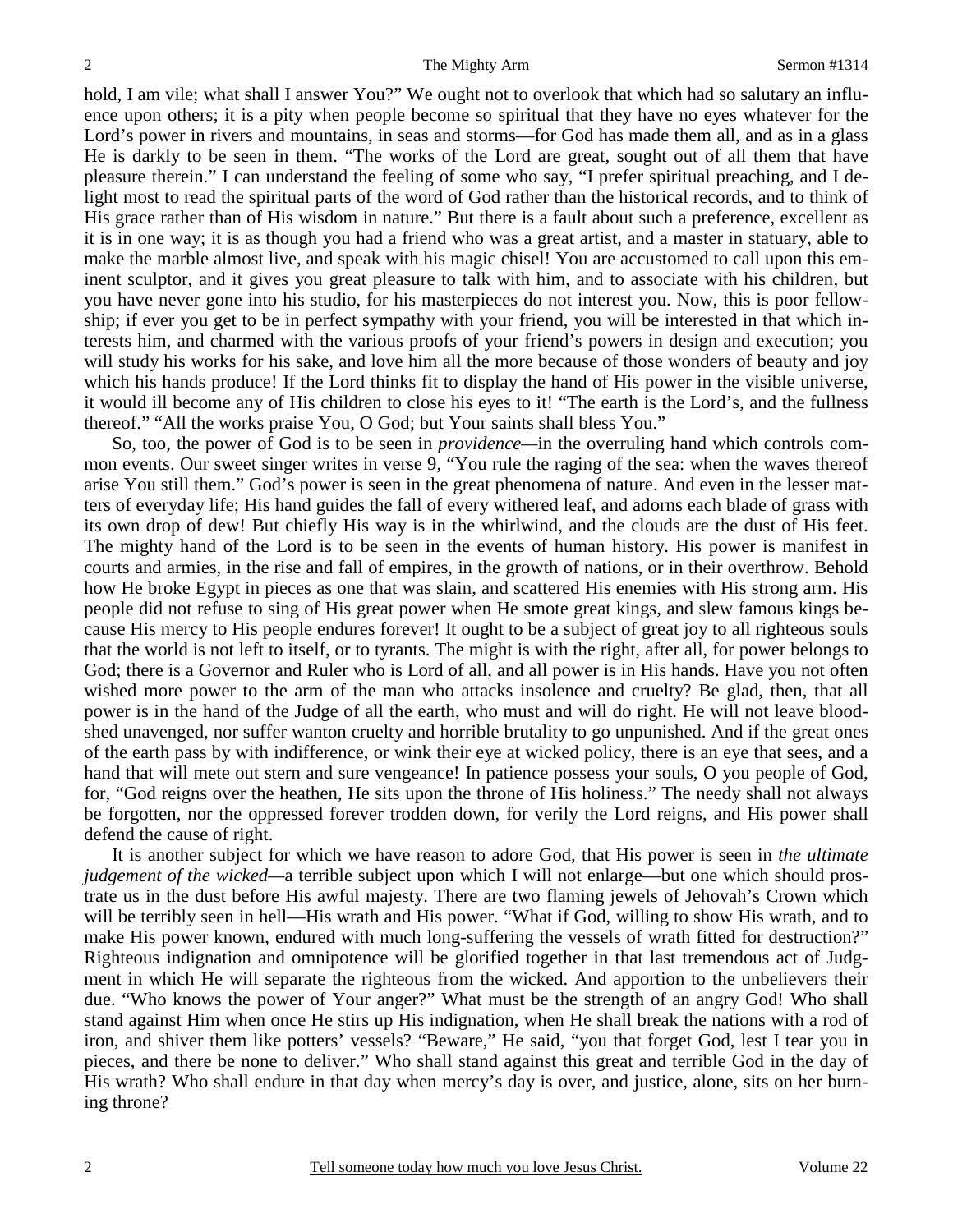Neither of these, however, is the subject of this morning, though we would not have completed the topic without alluding to them. The subject is the power displayed in connection with the mercy of God, for so Ethan begins this noble covenant psalm: "I will sing of the mercies of the Lord forever: with my mouth will I make known Your faithfulness to all generations." Power in alliance with grace is our one theme.

 First, we shall consider the mighty power of God in His grace, as *revealed in our experience;* secondly, divine power, as *displayed in Christ Jesus;* and thirdly, we shall endeavor to reflect upon the same power, and consider how it should be *practically recognized*. We must be brief on each point, for our time is short.

**I.** First, the mighty arm of God displayed in the way of grace, as MANIFESTED IN OUR EXPERI-ENCE.

 First, beloved, remember the *divine long-suffering*. What a mighty arm of grace it must have been which held back the anger of God while we were in a state of rebellion and impenitence! For God to rule the angry sea seems nothing, to me, compared with the power which He exercises upon Himself when He endures the provocations of ungodly men, the hardness of their hearts, their rejection of Christ, and oftentimes their blasphemous speeches, and their filthy deeds. O sinner, when you are sinning with a high hand and with an outstretched arm, is it not a wonder of wonders that God does not cut you down, and end your insolence? He said, "Ah, I will ease Me of My adversaries." Is it not a marvel that He has not eased Himself of *you,* and taken you away with a stroke? You know how it is with some men—a word and a blow—but it has not been so with God! There have been many words of love, and many deeds of kindness; He has waited long, and is waiting now, stretching out His hands all day to a disobedient and gainsaying people! What power is this which restrains its own power, the power of God over His own omnipotence, so that He does not let His anger flame forth at once, and devour the ungodly, nor allow the sword of execution to smite down the rebel in the midst of his provocations? Glory be unto Your loving-kindness and Your long-suffering, O God, for in them we see Your mighty self-restraining power!

 But, next, we saw the power of God so as to recognize it when *the Lord subdued us* by His mighty grace. What omnipotence is displayed in the conquest of every rebellious sinner! By nature the sinner stands out very stoutly against God, and will not obey His voice; often he is bulwarked round with prejudices, and you and I, who seek to convert him, are quite unable to reach him. Prejudice is an earthwork into which you may fire with the heaviest cannon, but without use, for the balls are buried in the earth, and no result follows. When men will not see, no light can help them, for they willfully close their eyes; when they will not hear, the charms of the gospel are useless, for they have resolutely closed their ears. It is a wonder of wonders, when, at last, *God* conquers prejudice, and the man finds himself where he would have sworn he never would be—melted down and penitent at Jesus' feet! If a prophet had told him it would ever be so, he would have said, "You are mad! This cannot be! I abhor the very name of it." You have a mighty arm, O God, when prejudiced Saul of Tarsus falls down at Your feet, and rises to become your apostle!

 Men are surrounded often with a granite wall of *obstinacy—*they will not yield to the power of divine love; preach as you may, they are not to be moved, but remain like an impregnable fortress, frowning from its own inaccessible rock, defying all assaults. You can find no way to get at them; you would be almost willing to die if you could capture their hearts for Christ, but they are neither to be taken by threats nor by wooing. They are like leviathan whose scales are his pride, shut up together as with a close seal. "Can you fill his skin with barbed irons, or his head with fish spears?" They appear to have no joints to their harness through which the arrow of conviction may penetrate! But You have a mighty arm, O God, and Your enemies are made to feel Your arrows! Those who were exceedingly stout against You have, nevertheless, come crouching at Your feet, and have become Your servants! Glory be to God, the northern iron and the steel become wax at His bidding!

 We have seen some, also, who have been rooted in their *habits of sin*, altogether severed from their old sins. Wonder of wonders, the Ethiopian has changed his skin, and the leopard has lost his spots, for he who was accustomed to do evil has learned to do well! Behold a miracle of mighty grace! The sinner

3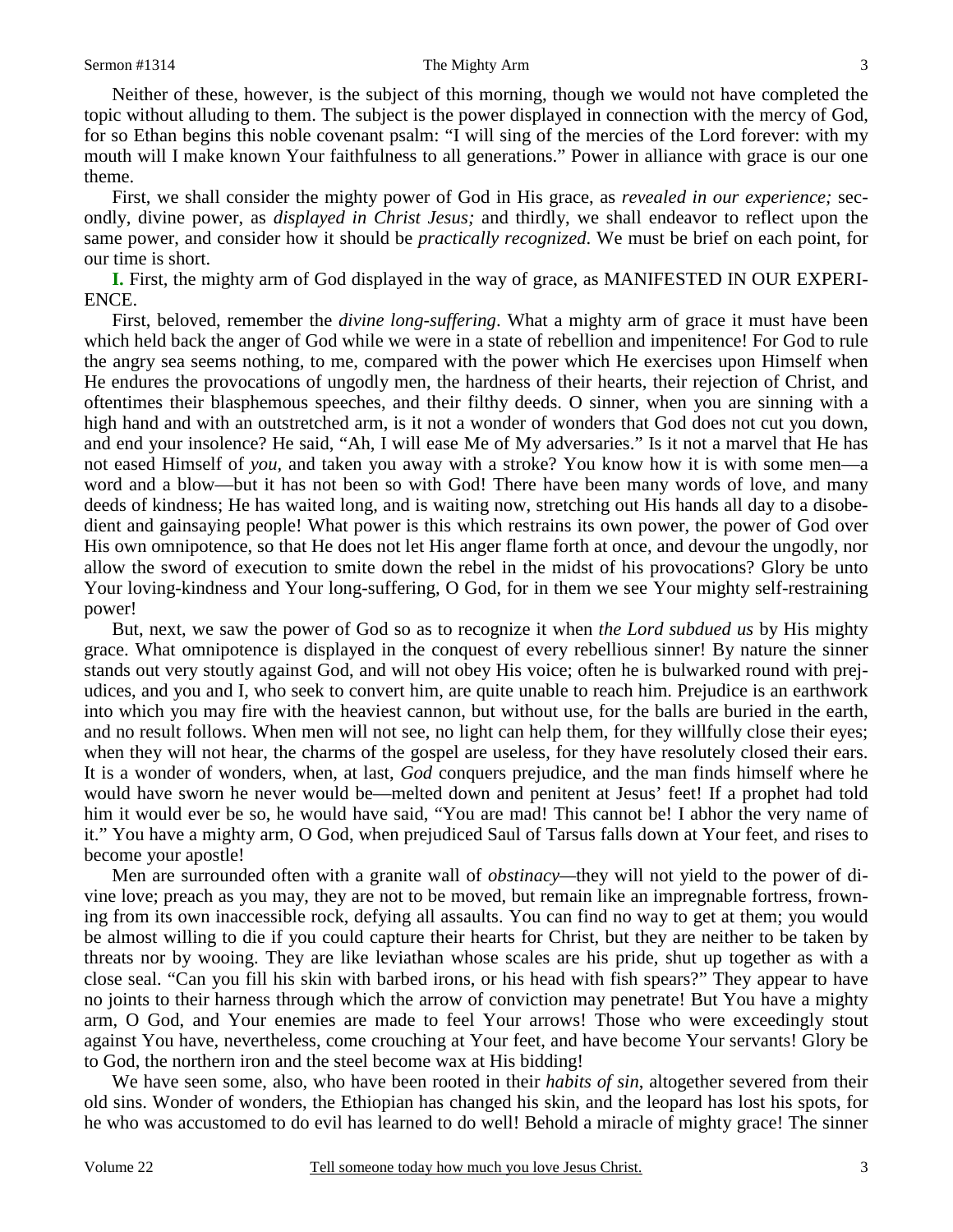has grown old in sin—like an old oak he has become rooted to the earth by a thousand roots; to transplant him seemed impossible—it were far easier to cut him down; yet the giant hand of grace has taken hold of that ancient tree, and shaken it to and fro by conviction of sin, and at last it has by conversion been drawn from its place right up by the roots, so that the place which once knew it knew it no more! The rock and soil in which it had been imbedded for, perhaps, half a century, were made to give way before the upheaving, uprooting force, and the man, divided from his former life, has been a proof of what the Lord can do! The Lord knows how to cleave the mountain, and divide the sea, and therefore He can separate men from their darling lusts, and teach them to cut off right arms, and pluck out right eyes rather than perish in sin! Truly, Lord, You have a mighty arm!

 Satan teaches men to defend themselves against grace by bulwarks of *pride*. They say, "Who is the Lord that we should obey His voice?" They lift up their horn on high, and speak with a stiff neck; they are self-righteous; they are sure that they have done no ill—the gospel is powerless upon them because they are so lofty in their looks, and insolent in their thoughts. But You have a mighty arm, O Lord! You lay proud sinners very low; You make them hungry and thirsty, and then they cry to You in their trouble. You have a mighty arm among the proud, and You bring down their heart with labor, they fall down, and there is none to help. "He has put down the mighty from their seats." Nebuchadnezzar, from saying, "Behold this great Babylon that I have built," learned to confess that those who walk in pride the Lord is able to abase.

 Equally mighty is the Lord to overcome *despair,* for this is another one of the fortresses in which sinners entrench themselves against divine grace. "There is no hope," they say, "therefore we will give up ourselves to our iniquities." And it is almost idle to attempt to convert those who are willfully despairing. They resent the consolations of the Bible, and reject the promises of God; and yet, the Lord can break the bars of iron, and cut the gates of brass in pieces! He can bring up the captives from the dungeons of despair, and set them on a rock; He can put a new song into their mouths, and make them praise His name forevermore. From the iron cage, the Holy Spirit, the Comforter, can set the captives free! All glory be unto His name! When God resolves to save the sinner, He will have His will without violating the will of man! In a sweet, soft, gentle manner, in which His power lies in the gentleness, and the force lies in the tenderness, the Lord can conquer the most obstinate! He makes the lion to lie down with the lamb, so that a little child shall lead it. Thus the power of God is seen in the conquest of sinners.

 That power is equally seen in *their transformation,* for is it not a marvel that God should be able to make old and corrupt rebels into new creatures in Christ Jesus? Every conversion is a display of omnipotence! To create the world was but half a wonder compared with the creation of a right spirit, for there was nothing to hinder when God spoke, and the world began; but when God speaks to ungodly men there is a resisting force, which impedes the work, and even defies the great worker. There is darkness and death, there is a force of evil, and an inability towards good which must be overcome, yet the Lord makes all things new, and causes the new creation to arise in the hearts of His people! Verily He has a mighty arm! Glory be to the Lord who only does great wonders with a high hand and an outstretched arm!

 Conversion is also called a resurrection. It will be a great feat of His power when dead carcasses shall live at the sound of the last trumpet, but it is an equal wonder when the dry bones of dead sinners come to life—when those who were scattered at the grave's mouth, the hopeless, graceless, Christless are, nevertheless made to live at the sound of God's word by the power of His Spirit! Oh, you that have been new created, and quickened into newness of life, adore His power today! Who but a God could have made you what you are? Consider what you were, and reflect upon the glorious position to which the Lord has brought you by the blood of the cross! Think what rebels you were, and how set on mischief your nature was—and now, subdued by sovereign grace, your spirit longs for His embrace—you follow after holiness, and seek to have it perfected in the fear of God. What a revolution is this! What a turning of things upside down! To turn the wilderness into springs of water, and the desert into a flowing stream is nothing compared with turning the dead, cold, dry heart of man into a mighty wellspring of love springing up unto eternal life! Glory be to Your power, oh You infinitely mighty Jehovah, You have a mighty arm!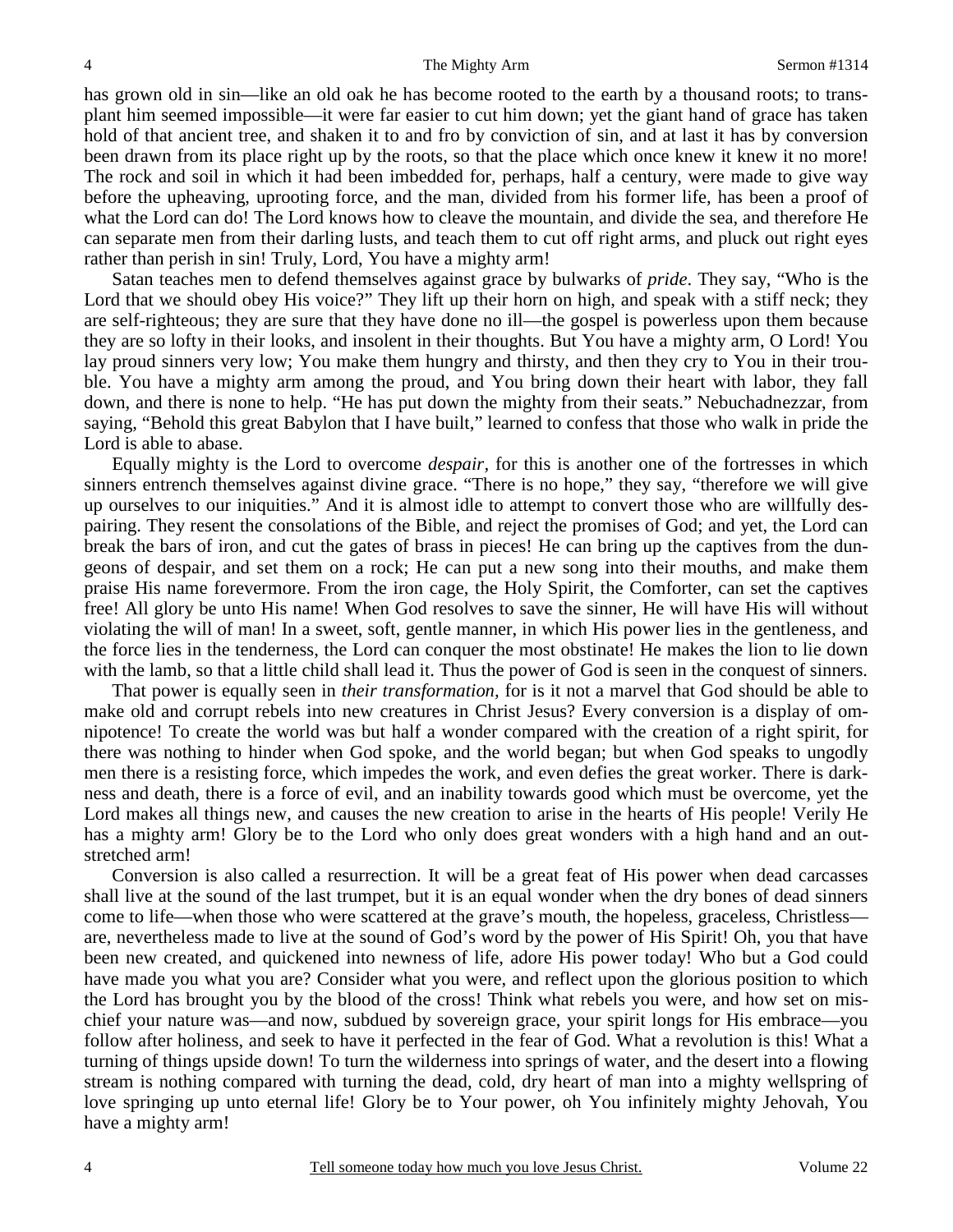That same power is seen, dear friends, *in the various deliverances* which the Lord gives to His people at the outset, when their enemies come against them so fiercely. Behold, my brothers and sisters, how strong was the hand of God which delivered us from the bondage of our first doubts and fears, when conscience accused, and the law condemned, when we thought ourselves only waiting for the death warrant and the execution. Behold the Lord has routed our despair; He has set us free from fear, and brought us into the liberty with which Christ makes men free! We were slaves to sin, too, and oh how sin marshaled all its armies against us at the first, hoping it might cut off our earliest hopes. But mighty was that Christ of God who put all our sins to the rout, and drowned them in the Red Sea of His blood! "There broke He the arrows of the bow, the shield, and the sword, and the battle." Then Satan came forth with the most horrible temptations, and roared upon us like a lion, for he will not willingly lose his subjects; he sought to cast about us all his nets, that he might hold us captive, and prevent our flying to the divine refuge. But, behold, the prey has been taken from the mighty, and the lawful captive has been delivered! And we are, this day, rescued from the power of sin and Satan. Even the law, itself, has no power over us to condemn us, for Christ has satisfied it, and we are free! Mighty is Your arm, O God! Your own right hand and Your holy arm have gotten You the victory!

 And since then, beloved, in *the continual upholding of the* saints, in their final perseverance which is guaranteed, how much of the power of God is seen! You have passed through many troubles, some of you, troubles most heavy and sore, but they have not prevailed against you, nor overthrown you. "Many are the afflictions of the righteous, but the Lord deliverers him out of them all." Fierce were the foes that gathered against us, many a time, and had not the Lord been on our side, they had swallowed us up! But You, O Lord, have a mighty arm, and in Your name have we found a refuge. They compassed us about like bees, yes, they compassed us about, but in the name of the Lord have we destroyed them! Out of what sins and temptations have we come forth victorious! With some of you, your path has been through the wilderness, and through one continuous scene of warfare; snares and traps have been thickly strewn all along your path—trials and discouragements have fallen like a storm of hail perpetually beating and yet you are not overthrown! He keeps the feet of His saints. The life of any Christian is a world of wonders, but in some believers their experience consists of a series of great miracles. "O my Soul, you have trodden down strength." How has our soul escaped as a bird from the fowler's snare! The mighty adversaries have been overcome by Him who is mightier than all! The divine strength has been manifested in our weakness. My brothers and sisters, is it not a wonder that being such a poor worm as you are, yet you have never been crushed? Is it not a marvel that though your faith has been as a bruised reed it has not been broken—and though your piety has been like smoking flax it has never been quenched? Kept alive with death so near, preserved when enemies have been so fierce, will you not say indeed, "You have a mighty arm; strong is Your right hand"?

 Brethren, the end comes, but it will all be right at last, for unless the Lord shall come, we have yet to meet *the last grim adversary*, but we are not afraid! Our brethren who have gone before us have set us an example of how to die triumphantly. How gloriously have they triumphed in their last hours. We have stood by their side, seen the brightness of their eyes when all around was death, and heard their exulting songs when all that looked upon them wept at the thought of their departure. Their cheek blanched? Far from it! They have been as jubilant in their dying hour as the warrior when he divides the spoil. As the bride rejoices on her wedding day, they have looked forward to the coming of their great Lord, and to their being blessed forever in His embrace! We have been ready to cry out with them, "O death, where is your sting! O grave, where is your victory! "Truly, Lord, when Your poor, weak, suffering people die triumphantly, we see that You have a mighty arm! When flesh and heart are failing, when friends cannot help, when every earthly comfort vanishes—for the heart to still rejoice and triumph this is to see the arm of the Lord made bare, and this causes us to bless and magnify His holy name!

 I would to God that I had more ability to set forth this majestic subject, but I have done my best. I ask your meditations in the quiet of this afternoon to assist me, that you may really adore and bless the power which is so conspicuous in every vessel of mercy, so revealed in yourself if you are indeed a child of God! O Holy Spirit, make known to us who believe, the exceeding greatness of Your mighty power!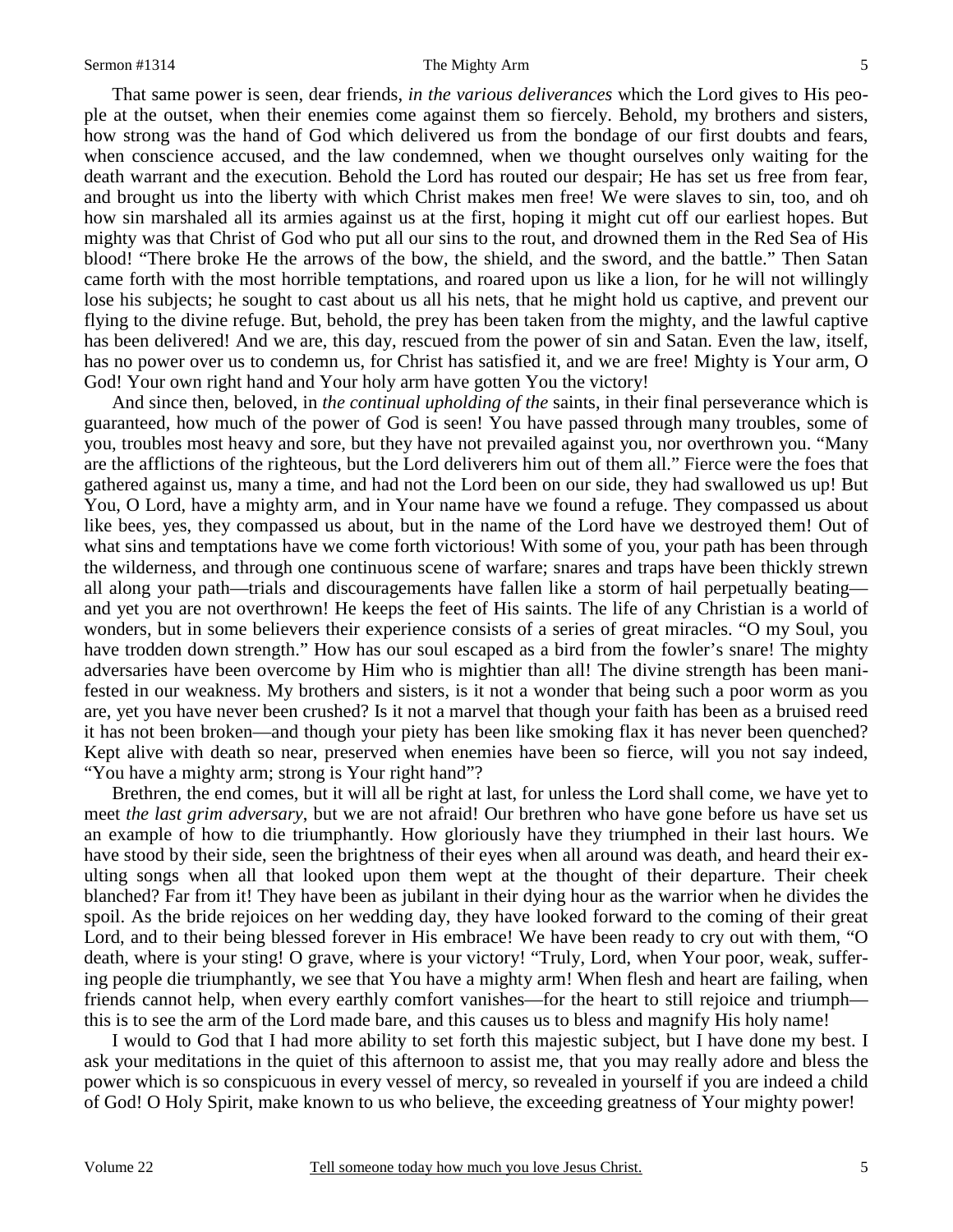**II.** Secondly, let us behold the mighty arm of God as specially DISPLAYED IN THE PERSON OF CHRST JESUS. And here will you kindly follow me in the psalm itself, for there you will see that the power of God displayed in Jesus Christ, in *the choice* of Him, and the exaltation of Him, to be a Prince and a Savior. See verse 19—"I have laid help upon one that is mighty; I have exalted one chosen out of the people." Christ is the incarnation of the power of divine grace, in Him dwells the power of God to save the sons of men. And yet in what weakness it dwelt! He was a man despised and rejected, lowly and meek, poor and without worldly honor. His was the weakness of shame and suffering, poverty and dishonor; but the power of God was upon Him, and is upon Him now. It is a grand thing to know that God, by the weakness of man, taking it into connection with His own nature, has routed sin, Satan, death, and hell! The battle in the wilderness was between Satan and a man, tempted as we are, but oh, how gloriously that matchless man overthrew the tempter and prevailed! The agony in the garden of Gethsemane was that of a man—it was a man, though God, who sweat great drops of blood, and uttered strong cries and tears, and won the victory by which evil is dethroned; and He that met the powers of evil on the cross and stood alone and trod the wine-press till there remained not an uncrushed cluster, was a man! It is by His power, even the power of the man of Nazareth, that all the powers of evil have been forever blasted and withered so that, though they rebel, it is but a struggling gasp for life. As surely as God sits on His throne, the foot of the seed of the woman shall be upon the serpent's head, to crush it forever; for mighty as were the hosts of evil, God has exalted one chosen out of the people, and laid help upon Him, that He may eternally vanquish all the hosts of darkness. Strong is Your right hand, O Savior, for by weakness, and suffering and death You have overthrown all Your people's foes!

 His power was seen, next, in our *Lord's anointing*. "I have found David My servant, with My holy oil have I anointed him." You know how in His preaching there went out of His mouth a sharp twoedged sword with which He smote sin, because the Spirit of God was upon Him. On the day of Pentecost the Spirit bore witness in the entire body of Christ, making all His servants speak with tongues of fire the word of the gospel. The Spirit of God is still with Christ on earth in His church, so that, feeble though the speech of His ministers may be, a secret power attends it, irresistibly subduing the forces of evil. Rejoice this day, beloved, for the anointing still rests in the church of God, and the anointed Redeemer must be victorious in every place. Thanks be unto God which causes His word to triumph in every place by the power of the eternal Spirit! We ought, therefore, to adore Jesus Christ as having the power of God, because the Holly Spirit is always with Him and with His word, and He is therefore mighty to save!

 We must equally magnify the power of God because of *the continuance of the empire of Christ in the world*. As said the Psalmist—"with whom My hand shall be established, My arm also shall strengthen Him. The enemy shall not exact upon Him; nor the son of wickedness afflict Him; and I will beat down His foes before His face, and plague them that hate Him." These 1,800 years every effort has been put forth to root up the church of Christ; the devil and all his servants on earth have conspired to overthrow the growing kingdom of our Lord—but they have never succeeded. Think, my brothers and sisters, what the power of God must be which has kept the church alive under fiery persecutions, rescued it from the fangs of the inquisition, preserved it from the poison of heresy, and the pestilence of infidelity, and, what is more amazing, enabled it to survive the horrible dragon of Popery which has altogether threatened to carry away the church with the blasphemies which it pours out of its mouth! Yet the chosen seed live on, and are multiplied in the land, even as it is promised in the 36<sup>th</sup> verse of the psalm before us: "His seed shall endure forever, and His throne as the sun before Me." The establishment and continuation of the church is an extraordinary proof of divine power!

 So are all *the conquests* of Christ, some of which we have seen, and more of which are to come. "I will beat down His foes before His face, and plague them that hate Him," is the divine promise. "I will make Him My first-born, higher than the kings of the earth; I will set His hand also in the sea and His right hand in the rivers." glory be to God, Christ is still triumphant! Still in the preaching of His truth He rides forth conquering and to conquer! The gospel has not lost its old force, but whenever it is preached in faith it wins the day. See what power it has in drawing together the multitudes, and holding them in breathless attention: a man has nothing to do but to preach Christ simply, and with all his might, and the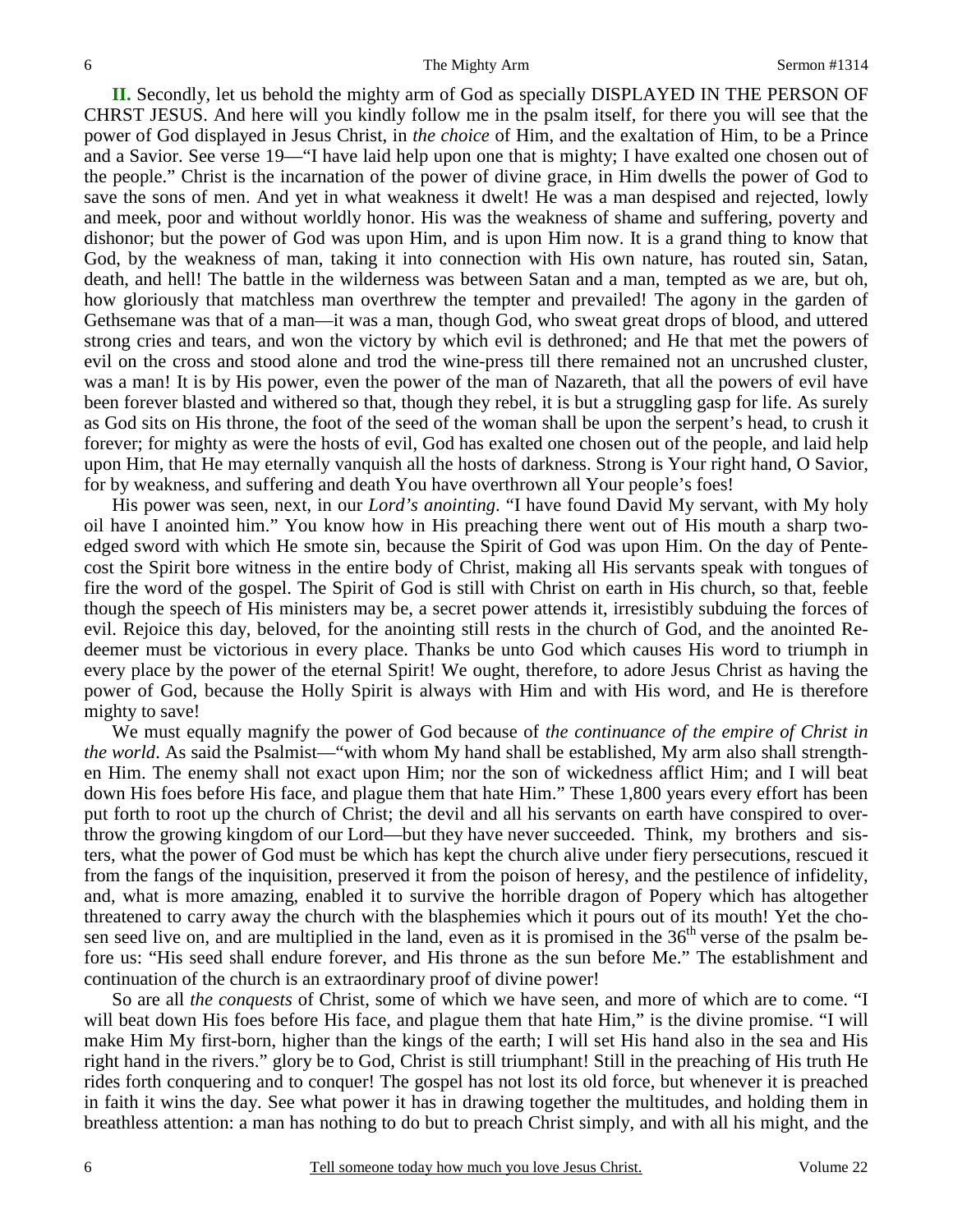#### Sermon #1314 The Mighty Arm

people will hear it! We need no endowment of the State! We seek no acts of Parliament to help us! Give us a clear stage and no favor, an open Bible and an earnest tongue, and the people shall yet be awakened, and the multitude shall bow before the people's King! Jesus Christ is still the mightiest name which can be pronounced by mortal tongue! Its all-subduing power shall yet be felt in the remotest regions of the earth!

 Beloved, I have not time to do more than say that the great power of God's grace is embodied in Christ's *mighty intercession*. See verse 26—"He shall cry unto Me, You are My father, My God, and the rock of My salvation." This makes Him mighty to save—"He is able to save them to the uttermost that come unto God by Him, seeing He ever lives to make intercession for them." I should like to have an hour to expound upon the gracious power of God as seen in the intercession of Christ! Omnipotence dwells in every plea that falls from those dear lips, as the eternal Son pleads His own merits with the everlasting Father! Beloved, the power of Christ is well-known to many of you. Did it not call you from the dead? Has not it kept you from going down into the pit? Is there not such power in His name that it makes your heart leap? If we speak of anything else, you listen to it and glide into sleep, but if you hear about *Him,* does it not stir the very deeps of your soul? Have you not often, when you felt faint and weary, sprung to your feet with exultation at the very thought of *Him?* Has not His presence made your sick bed soft, and you even thought your dying couch to be a throne whereon you sat and reigned as in the heavenly places?—

#### *"Jesus, the very thought of You With transport fills my breast."*

You know it is so! The power of Jesus' name; who can measure it? And what will be your sense of His power when you reach another world—when He shall have brought you into His rest, even you who were so unworthy; when He shall reveal in you all the majesty of His goodness; when heaven shall be yours. and all its boundless plains and golden streets—and when, looking around, you shall find all your Christian brethren there, without exception, as many as loved the Lord below, all safely gathered into the fold at last? What a shout shall sound throughout heaven when the armies of the living God shall assemble and find not a soldier missing! They shall read the muster-roll, and Little Faith shall be found there, and Ready-to-Halt shall be there without his crutches, and Miss Much-Afraid shall be there, and Mistress Despondency shall be there—each able to answer to his or her own name, and say, "Here I am." Satan has not devoured a single lamb of all the flock, nor slain a single man of the entire host! All along the line Jesus has been victorious! When you shall see the whole host assembled, and remember the struggles through which each one of them came, the tribulation through which they waded to their crowns, you will exclaim with rapture, "You have a mighty arm, strong is Your hand, and high is Your right hand!" All glory be to Jehovah Jesus, our almighty Savior!

**III.** Now this brings me to my conclusion, and here we have to answer the question—HOW IS THIS POWER TO BE PRACTICALLY RECOGNIZED? If you will practically carry out what I say, a few words will suffice.

 First, if the power of God is so great, *yield to it*. Man, do you hope to resist *God?* Have you an arm like God's, and can you thunder with a voice like His? Throw down those weapons, and cease to wage a hopeless war! Capitulate at once, surrender at discretion. Oh, if there is a man here who is the enemy of God, I beseech him to count the cost before he continues the war, and see whether he is able to brave it out with God! Shall wax fight with fire, or twigs contend with the flame? He would go through a host of such as you are, O man, as fire burns up the stubble, and before you have time to think of it, you shall be utterly destroyed! "Kiss the Son, lest He be angry and you perish from the way when His wrath is kindled but a little."

 The next practical use is this—is God so strong? *Then trust Him to save you*. Never say that He cannot snatch you from perdition! Never doubt His power to save, even in extremity. I have shown you that He has treasured up His gracious power in the person of His Son Jesus Christ, therefore look unto Jesus Christ and be saved! All power lies with Him. He can forgive all sin, and He can also subdue all iniquity, change the most depraved heart, and implant every grace in the soul. "Trust in the Lord forever, for in the Lord Jehovah is everlasting strength."